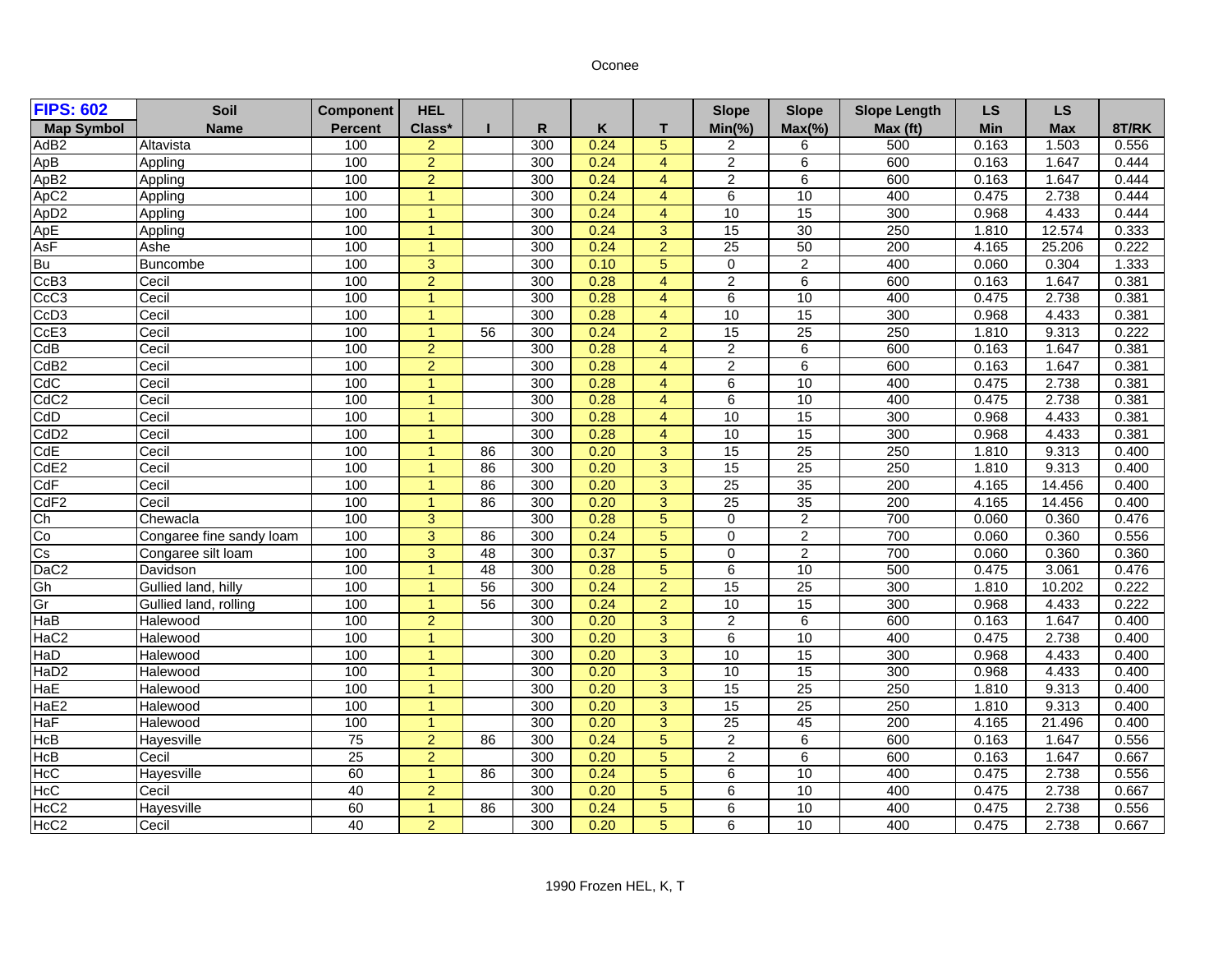## Oconee

| <b>FIPS: 602</b>  | Soil                | <b>Component</b> | <b>HEL</b>           |    |     |      |                | <b>Slope</b>    | <b>Slope</b>    | <b>Slope Length</b> | <b>LS</b>  | <b>LS</b>  |       |
|-------------------|---------------------|------------------|----------------------|----|-----|------|----------------|-----------------|-----------------|---------------------|------------|------------|-------|
| <b>Map Symbol</b> | <b>Name</b>         | <b>Percent</b>   | Class*               |    | R   | Κ    | T.             | $Min(\% )$      | $Max(\% )$      | Max (ft)            | <b>Min</b> | <b>Max</b> | 8T/RK |
| HcD               | Hayesville          | 60               | $\blacktriangleleft$ | 86 | 300 | 0.24 | $\overline{5}$ | 10              | 15              | 300                 | 0.968      | 4.433      | 0.556 |
| HcD               | Cecil               | 40               | $\overline{1}$       |    | 300 | 0.20 | $\overline{5}$ | 10              | 15              | 300                 | 0.968      | 4.433      | 0.667 |
| HcD <sub>2</sub>  | Hayesville          | 60               | $\overline{1}$       | 86 | 300 | 0.24 | $\overline{5}$ | 10              | 15              | 300                 | 0.968      | 4.433      | 0.556 |
| HcD <sub>2</sub>  | Cecil               | 40               | $\overline{1}$       |    | 300 | 0.20 | $\overline{5}$ | 10              | 15              | 300                 | 0.968      | 4.433      | 0.667 |
| HcE               | <b>Hayesville</b>   | 65               | $\mathbf{1}$         | 86 | 300 | 0.24 | $\overline{5}$ | 15              | 25              | 250                 | 1.810      | 9.313      | 0.556 |
| <b>HcE</b>        | Cecil               | 35               | $\overline{1}$       |    | 300 | 0.20 | $\overline{5}$ | 15              | 25              | 250                 | 1.810      | 9.313      | 0.667 |
| HcE <sub>2</sub>  | Hayesville          | 65               | $\overline{1}$       | 86 | 300 | 0.24 | $\overline{5}$ | 15              | 25              | 250                 | 1.810      | 9.313      | 0.556 |
| HcE <sub>2</sub>  | Cecil               | 35               | $\overline{1}$       |    | 300 | 0.20 | $\overline{5}$ | 15              | 25              | 250                 | 1.810      | 9.313      | 0.667 |
| <b>HcF</b>        | Hayesville          | 70               | $\overline{1}$       | 86 | 300 | 0.24 | $\overline{5}$ | 25              | 45              | 200                 | 4.165      | 21.496     | 0.556 |
| <b>HcF</b>        | Cecil               | 30               | $\overline{1}$       |    | 300 | 0.20 | $\overline{5}$ | 25              | 45              | 200                 | 4.165      | 21.496     | 0.667 |
| HcF <sub>2</sub>  | Hayesville          | 70               | $\overline{1}$       | 86 | 300 | 0.24 | $\overline{5}$ | 25              | 45              | 200                 | 4.165      | 21.496     | 0.556 |
| HcF <sub>2</sub>  | Cecil               | 30               | $\overline{1}$       |    | 300 | 0.20 | $\overline{5}$ | 25              | 45              | $\overline{200}$    | 4.165      | 21.496     | 0.667 |
| HdC3              | <b>Hayesville</b>   | 65               | $\overline{1}$       | 86 | 300 | 0.28 | $\overline{5}$ | 6               | 10              | 400                 | 0.475      | 2.738      | 0.476 |
| HdC3              | Cecil               | 35               | $\overline{2}$       |    | 300 | 0.20 | $\overline{5}$ | $\overline{6}$  | 10              | 400                 | 0.475      | 2.738      | 0.667 |
| HdD3              | Hayesville          | $\overline{70}$  | $\overline{1}$       | 86 | 300 | 0.28 | $\overline{5}$ | 10              | 15              | 300                 | 0.968      | 4.433      | 0.476 |
| HdD3              | Cecil               | 30               | $\overline{1}$       |    | 300 | 0.20 | $\overline{5}$ | 10              | 15              | 300                 | 0.968      | 4.433      | 0.667 |
| HdF3              | Hayesville          | 60               | $\overline{1}$       | 86 | 300 | 0.28 | $\overline{5}$ | 15              | 45              | 200                 | 1.810      | 21.496     | 0.476 |
| HdF3              | Cecil               | 40               | $\overline{1}$       |    | 300 | 0.20 | 5              | 15              | 45              | 200                 | 1.810      | 21.496     | 0.667 |
| <b>HhE</b>        | <b>Hayesville</b>   | 35               | $\overline{1}$       | 86 | 300 | 0.24 | $\overline{5}$ | 15              | 25              | 250                 | 1.810      | 9.313      | 0.556 |
| <b>HhE</b>        | Cecil               | 35               | $\overline{1}$       |    | 300 | 0.17 | $\overline{3}$ | 15              | $\overline{25}$ | 250                 | 1.810      | 9.313      | 0.471 |
| <b>HhE</b>        | Halewood            | 30               | $\overline{1}$       |    | 300 | 0.17 | $\overline{3}$ | 15              | 25              | 250                 | 1.810      | 9.313      | 0.471 |
| <b>HhF</b>        | Hayesville          | 40               | $\overline{1}$       | 86 | 300 | 0.24 | $\overline{5}$ | 25              | 60              | 200                 | 4.165      | 32.740     | 0.556 |
| <b>HhF</b>        | Cecil               | 35               | $\overline{1}$       |    | 300 | 0.17 | $\overline{3}$ | $\overline{25}$ | 60              | 200                 | 4.165      | 32.740     | 0.471 |
| <b>HhF</b>        | Halewood            | 25               | $\mathbf{1}$         |    | 300 | 0.17 | $\overline{3}$ | 25              | 60              | 200                 | 4.165      | 32.740     | 0.471 |
| HmD <sub>3</sub>  | Hiwassee            | 100              | $\overline{1}$       |    | 300 | 0.28 | $\overline{5}$ | 10              | 15              | 300                 | 0.968      | 4.433      | 0.476 |
| HsB <sub>2</sub>  | <b>Hiwassee</b>     | 100              | $\overline{2}$       |    | 300 | 0.28 | $\overline{5}$ | $\overline{2}$  | 6               | 600                 | 0.163      | 1.647      | 0.476 |
| HsC <sub>2</sub>  | Hiwassee            | 100              | $\overline{1}$       |    | 300 | 0.28 | $\overline{5}$ | $6\overline{6}$ | 10              | 400                 | 0.476      | 2.738      | 0.476 |
| HsE <sub>2</sub>  | Hiwassee            | 100              | $\overline{1}$       |    | 300 | 0.28 | $\overline{5}$ | $\overline{15}$ | 25              | 200                 | 1.810      | 8.330      | 0.476 |
| LcB3              | Lloyd               | 100              | $\overline{2}$       |    | 300 | 0.28 | $\overline{5}$ | $\overline{2}$  | $\overline{6}$  | 600                 | 0.163      | 1.647      | 0.476 |
| LcC3              | Lloyd               | 100              | $\overline{1}$       |    | 300 | 0.28 | $\overline{5}$ | $\overline{6}$  | 10              | 400                 | 0.475      | 2.738      | 0.476 |
| LcD3              | Lloyd               | 100              | $\overline{1}$       |    | 300 | 0.28 | $\overline{5}$ | 10              | 15              | 300                 | 0.968      | 4.433      | 0.476 |
| LcE3              | Lloyd               | 100              | $\overline{1}$       |    | 300 | 0.28 | $\overline{3}$ | 15              | 35              | 250                 | 1.810      | 16.162     | 0.286 |
| LdB2              | Lloyd               | 100              | $\overline{2}$       |    | 300 | 0.28 | $\overline{5}$ | $\overline{2}$  | 6               | 600                 | 0.163      | 1.647      | 0.476 |
| LdC               | Lloyd               | 100              | $\overline{1}$       |    | 300 | 0.28 | $\overline{5}$ | $\overline{6}$  | 10              | 400                 | 0.475      | 2.738      | 0.476 |
| LdC2              | Lloyd               | 100              | $\overline{1}$       |    | 300 | 0.28 | $\overline{5}$ | $6\overline{6}$ | 10              | 400                 | 0.475      | 2.738      | 0.476 |
| LdD2              | Lloyd               | 100              | $\overline{1}$       |    | 300 | 0.28 | $\overline{5}$ | 10              | 15              | 300                 | 0.968      | 4.433      | 0.476 |
| LdE <sub>2</sub>  | Lloyd               | 100              | $\overline{1}$       |    | 300 | 0.28 | $\overline{4}$ | 15              | $\overline{25}$ | 250                 | 1.810      | 9.313      | 0.381 |
| LdF               | Lloyd               | 100              | $\overline{1}$       |    | 300 | 0.28 | $\overline{4}$ | $\overline{25}$ | 35              | 200                 | 4.165      | 14.456     | 0.381 |
| LmE2              | Lloyd               | 100              | $\overline{1}$       |    | 300 | 0.28 | $\overline{4}$ | 15              | $\overline{25}$ | 250                 | 1.810      | 9.313      | 0.381 |
| LmF               | Lloyd               | 100              | $\overline{1}$       |    | 300 | 0.28 | $\overline{4}$ | 25              | 40              | 200                 | 4.165      | 17.893     | 0.381 |
| Lo                | Local alluvial land | 100              | $\overline{3}$       |    | 300 | 0.24 | $\overline{5}$ | 0               | $\overline{2}$  | 400                 | 0.060      | 0.304      | 0.556 |
| MaC <sub>2</sub>  | Madison             | 100              | $\overline{1}$       |    | 300 | 0.24 | $\overline{4}$ | $\overline{6}$  | 10              | 400                 | 0.475      | 2.738      | 0.444 |